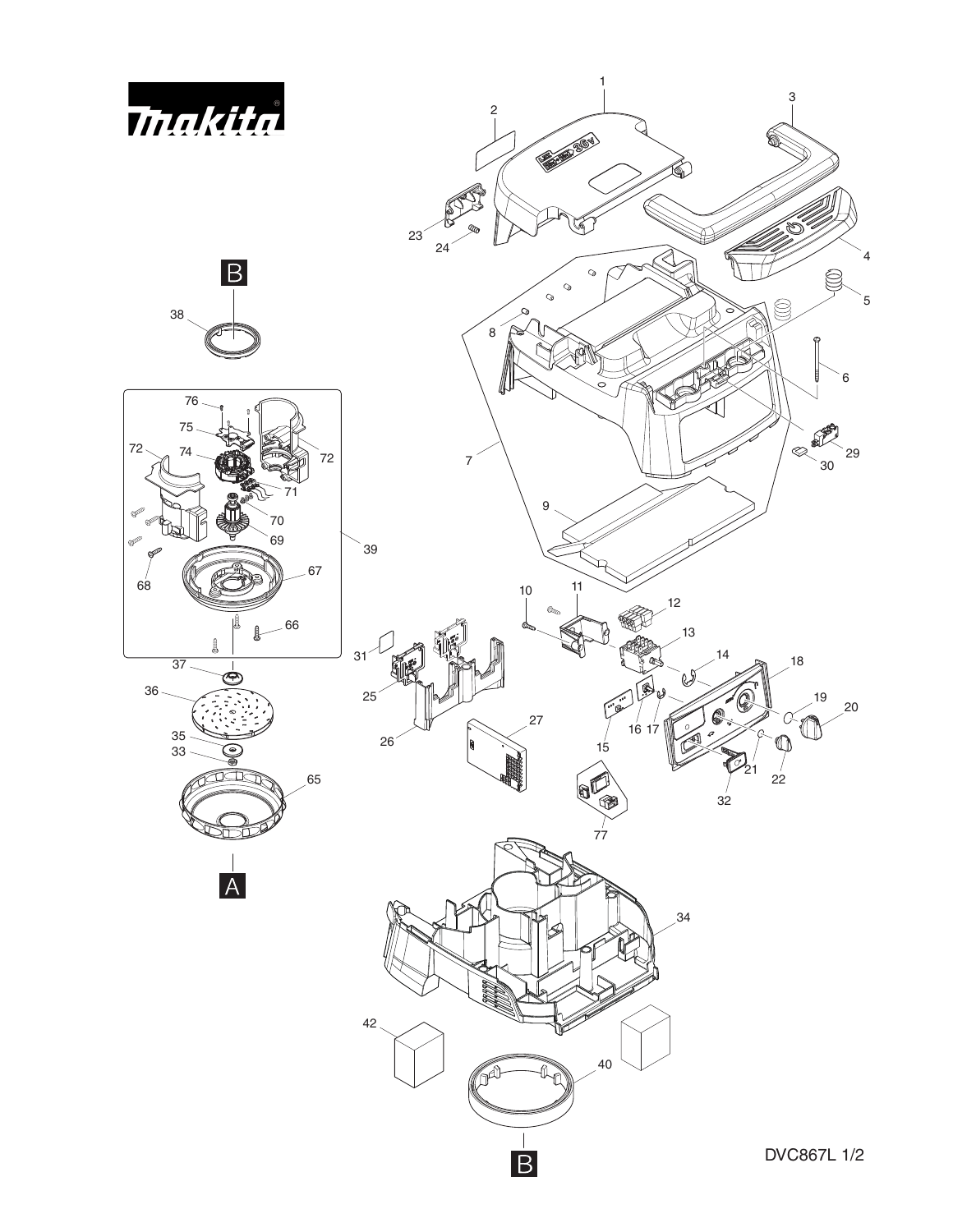

DVC867L 2/2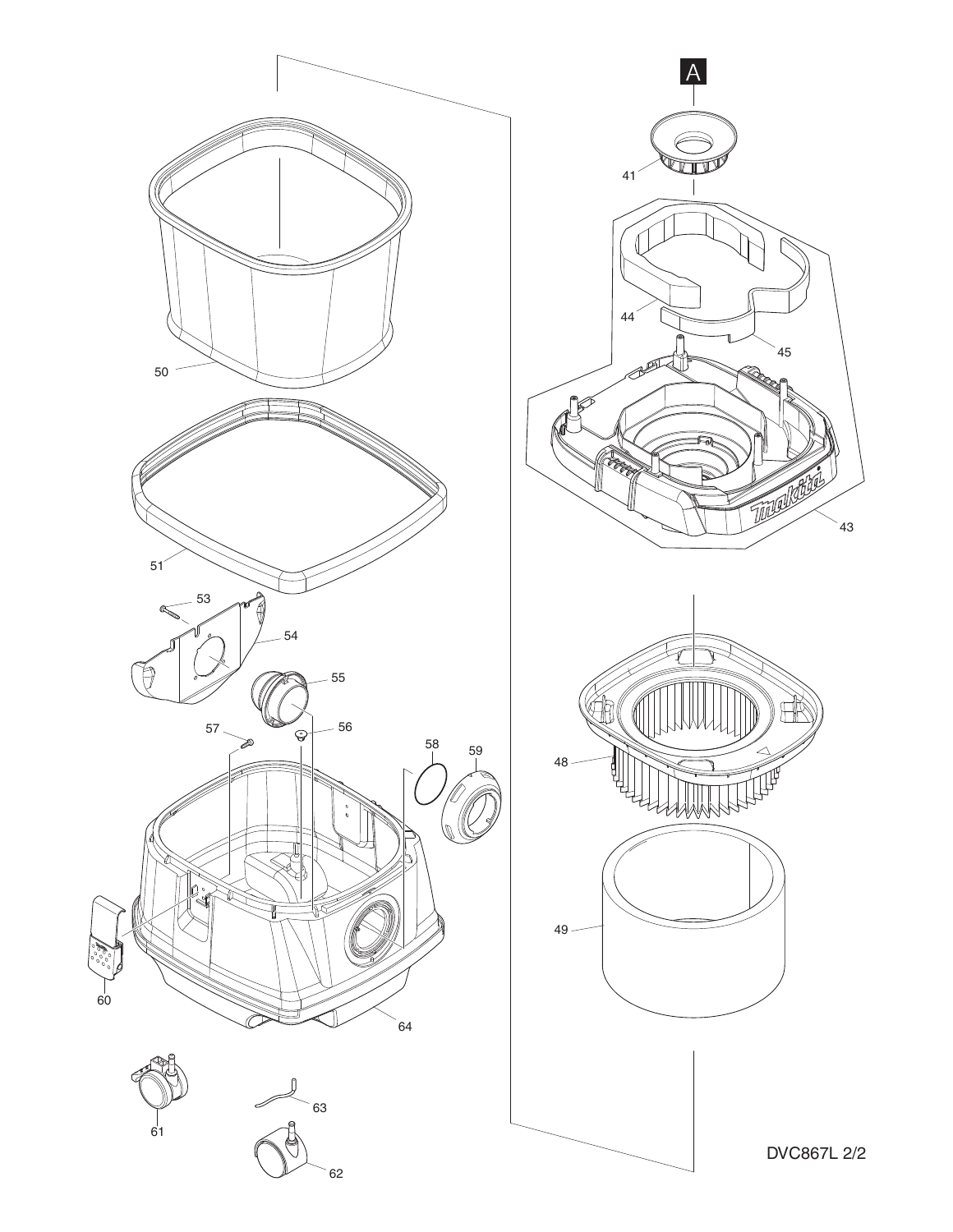| Item No. Type | Sub  | Part No. | <b>Description</b>           | Qty                     | Unit              |
|---------------|------|----------|------------------------------|-------------------------|-------------------|
| 001           |      | 144486-9 | BATTERY COVER COM.           | $\mathbf{1}$            | $\overline{PC}$ . |
|               | INC. | 891977-8 | <b>CAUTION LABEL</b>         | 1                       | PC.               |
| 002           |      | 857B49-1 | DVC867L NAME PLATE           | 1                       | PC.               |
| 003           |      | 455734-4 | <b>GRIP</b>                  | 1                       | PC.               |
| 004           |      | 459262-1 | <b>SWITCH BUTTON</b>         | 1                       | PC.               |
| 005           |      | 234273-5 | <b>COMPRESSION SPRING 20</b> | $\overline{c}$          | PC.               |
| 006           |      | 266340-8 | <b>TAPPING SCREW 4X65</b>    | 6                       | PC.               |
| 007           |      | 144973-8 | <b>COWLING COMPLETE</b>      | 1                       | PC.               |
|               | INC. |          | <b>INC. 8,9</b>              |                         |                   |
| 008           |      | 263005-3 | <b>RUBBER PIN 6</b>          | $\overline{\mathbf{4}}$ | PC.               |
| 009           |      | 424688-6 | <b>TOP DAMPER</b>            | $\mathbf{1}$            | PC.               |
| 010           |      | 266326-2 | <b>TAPPING SCREW 4X18</b>    | $\overline{c}$          | PC.               |
| 011           |      | 451343-7 | <b>SWITCH HOLDER</b>         | 1                       | PC.               |
| 012           |      | 686023-8 | RECEPTACLE SLEEVE            | 8                       | PC.               |
| 013           |      | 651098-6 | SWITCH 1703.4801             | 1                       | PC.               |
| 014           |      | 961062-2 | STOP RING E-12               | 1                       | PC.               |
| 015           |      | 620D40-2 | <b>LED CIRCUIT</b>           | 1                       | PC.               |
| 016           |      | 620D39-7 | <b>SUB CONTROLLER</b>        | 1                       | PC.               |
| 017           |      | 961013-5 | STOP RING E-7                | 1                       | PC.               |
|               |      |          |                              | 1                       | PC.               |
| 018           |      | 140T97-8 | <b>SWITCH BASE COMPLETE</b>  |                         |                   |
|               | INC. | 812D41-6 | <b>INDICATION LABEL</b>      | 1                       | PC.               |
| 019           |      | 213176-6 | O RING 14                    | 1                       | PC.               |
| 020           |      | 455733-6 | <b>SWITCH LEVER</b>          | 1                       | PC.               |
| 021           |      | 213054-0 | O RING 9                     | 1                       | PC.               |
| 022           |      | 451344-5 | <b>SWITCH DIAL</b>           | 1                       | PC.               |
| 023           |      | 455728-9 | <b>BATTERY COVER HOOK</b>    | 1                       | PC.               |
| 024           |      | 231240-1 | <b>COMPRESSION SPRING 7</b>  | $\mathbf{1}$            | PC.               |
| 025           |      | 644808-8 | <b>TERMINAL</b>              | $\overline{c}$          | PC.               |
| 026           |      | 455729-7 | <b>TERMINAL BASE</b>         | 1                       | PC.               |
| 027           |      | 620D20-8 | <b>CONTROLLER</b>            | 1                       | PC.               |
| 029           |      | 651910-0 | SWITCH D2VW-01-3HS           | 1                       | PC.               |
| 030           |      | 686039-3 | RECEPTACLE SLEEVE            | 1                       | PC.               |
| 031           |      | 857B56-4 | DVC867L SERIAL NO. LABEL     | 1                       | PC.               |
| 032           |      | 140G18-2 | CAP COMPLETE                 | 1                       | PC.               |
|               | INC. | 213218-6 | O RING 16                    | 1                       | PC.               |
|               | INC. | 818F57-1 | <b>CAP LABEL</b>             | 1                       | PC.               |
| 033           |      | 252268-6 | HEX. NUT M6                  | 1                       | PC.               |
| 034           |      | 412581-6 | <b>SEPARATOR</b>             | 1                       | PC.               |
| 035           |      | 253752-4 | <b>FLAT WASHER 8</b>         | 1                       | PC.               |
| 036           |      | 240178-9 | <b>FAN 104</b>               | 1                       | PC.               |
| 037           |      | 313062-2 | <b>FLANGE</b>                | 1                       | PC.               |
| 038           |      | 424685-2 | <b>RUBBER RING 60</b>        | 1                       | PC.               |
| 039           |      | 127653-1 | <b>MOTOR ASSEMBLY</b>        | 1                       | PC.               |
|               | INC. |          | INC. 66-76                   |                         |                   |
| 040           |      | 424686-0 | RUBBER RING 120              | $\mathbf{1}$            | PC.               |
| 041           |      | 422590-7 | <b>SUPPORT RING</b>          | $\mathbf{1}$            | PC.               |
| 042           |      | 424690-9 | <b>REAR BLOCK FILTER</b>     | $\overline{c}$          | PC.               |
|               |      |          | <b>TANK COVER COMPLETE</b>   | 1                       |                   |
| 043           |      | 143175-3 |                              |                         | PC.               |
|               | INC. |          | INC. 44,45                   |                         |                   |
| 044           |      | 424691-7 | <b>BAND DAMPER</b>           | 1                       | PC.               |
| 045           |      | 424689-4 | <b>FRONT DAMPER</b>          | 1                       | PC.               |
| 048           |      | 197166-6 | <b>HEPA FILTER</b>           | 1                       | PC.               |
| 049           |      | 195552-5 | DAMPER - PKG                 | 1                       | PC.               |
| 050           |      | 195553-3 | <b>PRE-FILTER - PKG</b>      | 1                       | PC.               |
| 051           |      | 422148-2 | <b>BUMPER</b>                | 1                       | PC.               |
| 053           |      | 266257-5 | <b>TAPPING SCREW 4X28</b>    | 3                       | PC.               |